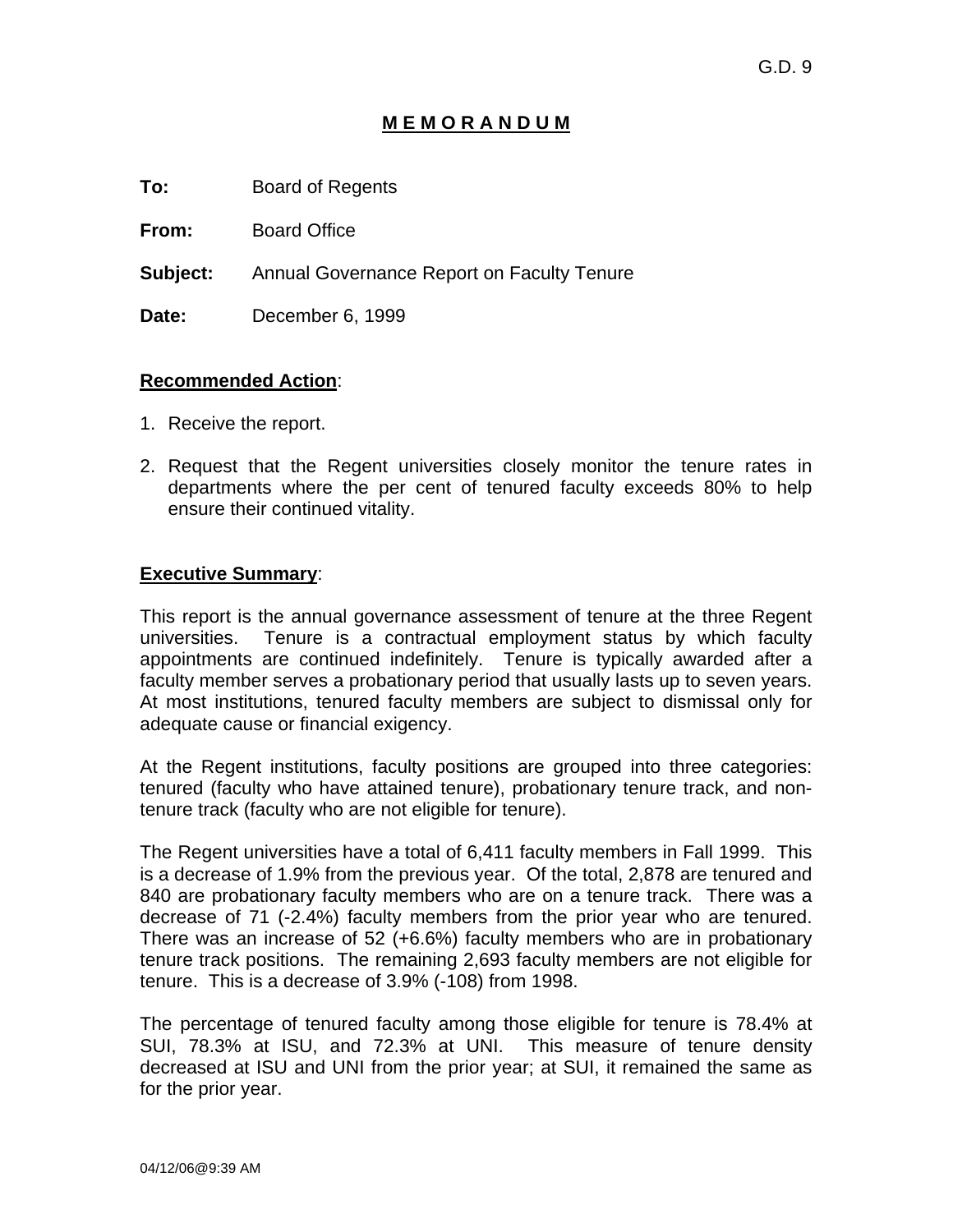Tenured appointments are 35.6% of all faculty appointments at SUI, 62.6% at ISU, and 48.8% at UNI. However, the SUI data are skewed by the high number of non-tenure track clinical faculty in the Colleges of Medicine, Nursing, Pharmacy, and Dentistry. By excluding the 1,309 non-tenure track positions in these four colleges, the university's overall percentage of tenured faculty increases from 35.6% to 54.7%.

• A recent survey by the American Association of University Professors showed that at the national level, 66.3% of all fulltime faculty at public universities have tenure. At private universities, 63.2% of all full-time faculty have tenure. As Table 5 (page 13) indicates, at SUI's peer institutions, the range is 59.1% - 79.2%; at SUI, the tenure rate is 76.2%. At ISU's peer institutions, the range is 66.0% - 77.4%; at ISU, the tenure rate is 76.0%. At UNI's peer institutions, the range is 54.2% - 75.4%; at UNI, the tenure rate is 66.6%.

Since Fall 1990, the total number of tenured and tenure-eligible women faculty at the Regent universities has increased (Table 4, page 12); however, the percentage of tenured women in proportion to those who are tenure-eligible decreased at ISU from the prior year. As a proportion of all women faculty members who are eligible for tenure at the Regent universities, more than 60% of women faculty members are tenured. Of all faculty members who are eligible for tenure at the Regent universities, 17.6% are tenured women faculty members and 9.4% are tenure-track women faculty members.

Since Fall 1995, the total number of tenured and tenure-eligible minority faculty at the Regent universities has increased (Table 4, page 12); however, the percentages of tenured minority faculty in proportion to those who are tenure eligible decreased at ISU and UNI from the prior year. As a proportion of all minority faculty members who are eligible for tenure at the Regent universities, more than 56% of minority faculty members are tenured. Of all faculty members who are eligible for tenure at the Regent universities, 7.8% are tenured minority faculty members and 4.4% are tenure-track minority faculty members.

This report addresses the following Key Result Areas (KRAs) in the Board's Strategic Plan:

KRA 1.0.0.0 Become the best public education enterprise in the United States. Strategy 1.1.3.0 Include meritorious teaching as part of the reward structures relating to salary increases, promotion, tenure, and professional development leaves. Action Step 1.1.3.2 Report data in the relevant governance reports and presentations to the Board.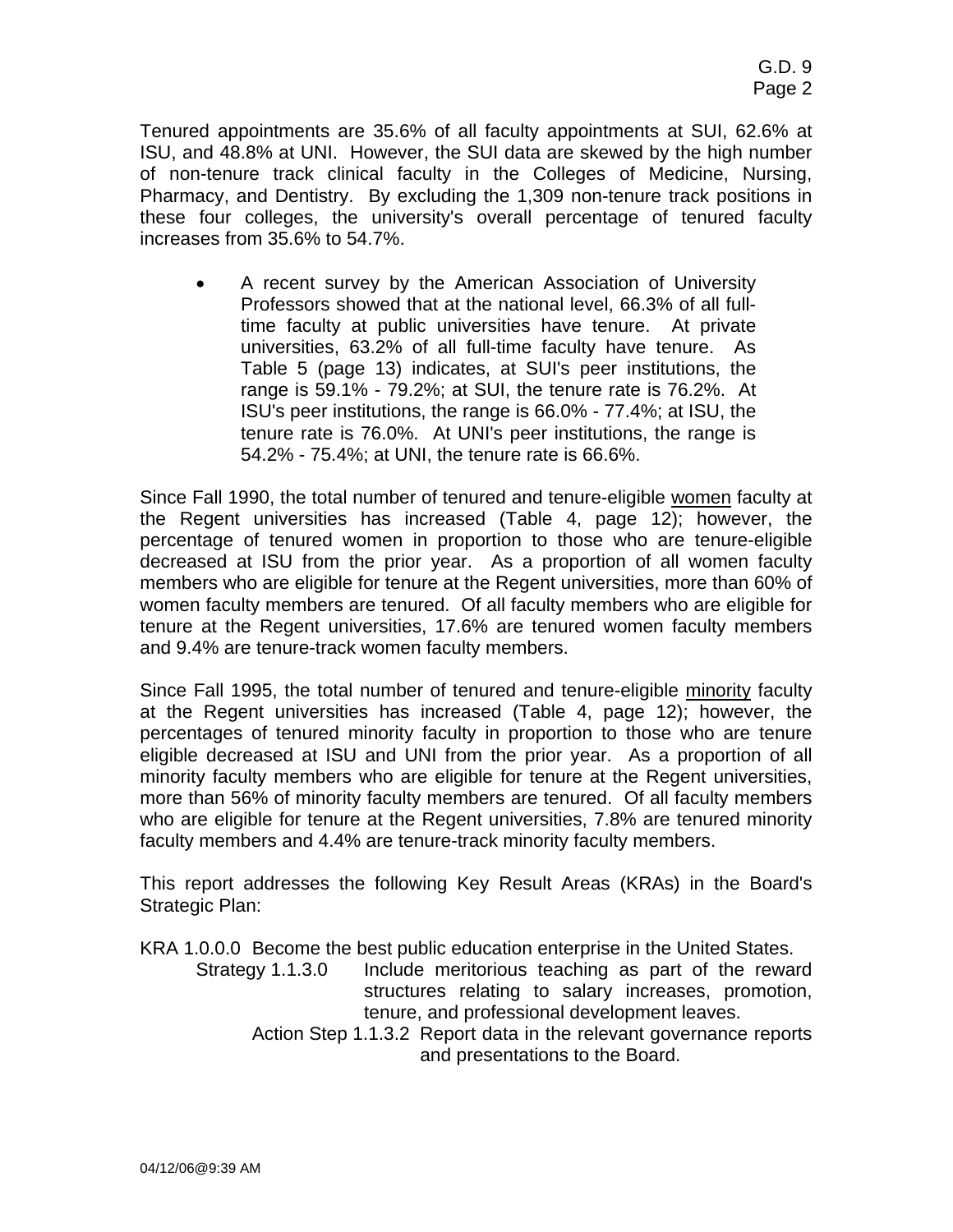KRA 4.0.0.0 Meet the objectives of the Board and institutional strategic plans and provide effective stewardship of the institutions' state, federal, and private resources.

#### **Background**:

Most colleges and universities in the United States offer some form of tenured employment for faculty. The specific terms of tenure policies vary among institutions, but they share many features. Each Regent university has developed tenure policies which have been approved by the Board and which guide the awarding of tenure.

#### **Definitions**

- ¾ Tenure is a contractual employment status under which faculty appointments are continued indefinitely. At most institutions, tenured faculty members are subject to dismissal only for adequate cause or financial exigency.
- $\triangleright$  Tenure is typically awarded to a faculty member who serves a probationary period that usually lasts up to seven years. After a series of annual retention proceedings, the awarding of tenure requires an affirmative recommendation based on an extensive evaluation process that frequently involves reviews by peers in the field and reviews at the departmental, college, and university levels. The Board formally confers tenure upon individual faculty at the recommendation of the universities.
- $\triangleright$  At the Regent institutions, faculty positions are grouped into three categories:

| Tenured:                     | faculty members who have attained<br>tenure.                                                                                                                                                                                                                                                                                                                                                   |  |  |  |
|------------------------------|------------------------------------------------------------------------------------------------------------------------------------------------------------------------------------------------------------------------------------------------------------------------------------------------------------------------------------------------------------------------------------------------|--|--|--|
| Probationary (Tenure Track): | faculty members who are<br>under<br>consideration for tenure but have not yet<br>achieved it.                                                                                                                                                                                                                                                                                                  |  |  |  |
| Non-Tenure Track:            | faculty members who are not eligible for<br>tenure. These positions include adjunct,<br>clinical, fixed-term, and visiting<br>appointments that provide instructional,<br>research, and supervisory services. A<br>substantial majority of non-tenure track<br>faculty are practitioners in various<br>professions (primarily health related) who<br>serve as non-paid clinical supervisors of |  |  |  |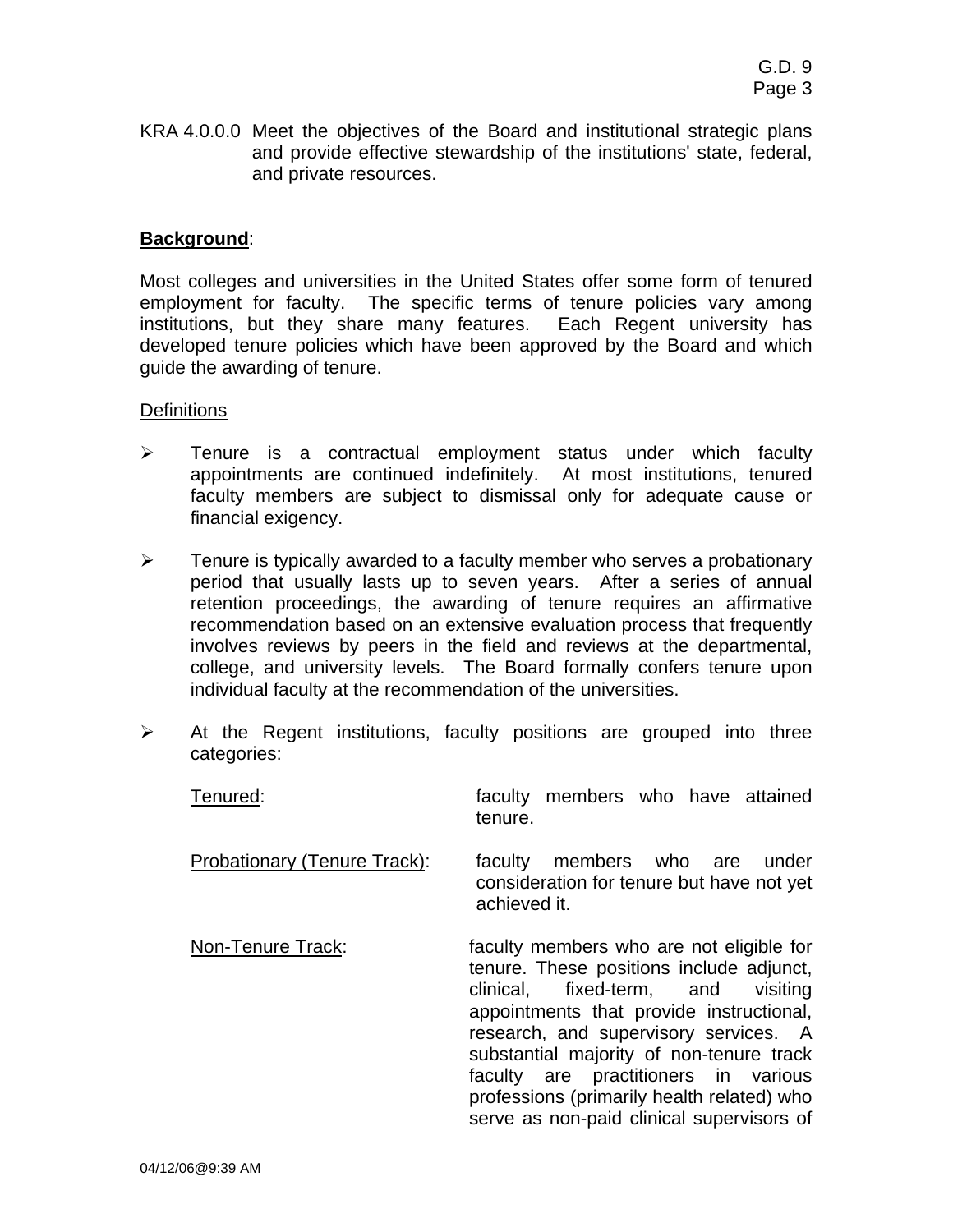students in work-based learning environments.

#### **Analysis**:

The Board requires the Regent universities to make annual reports on faculty tenure. These reports present information on the operation of the tenure system at each university and include a current, detailed statistical analysis of all faculty appointments in each department and college by rank, tenure status, gender, and minority status. The complete institutional reports are available in the Regent Exhibit Book.

- ¾ Tenure density patterns at ISU and SUI have remained relatively stable during the past decade. The tenure patterns at UNI have shown somewhat greater variation during that time frame.
- ¾ At SUI, 78.4% of tenure-eligible faculty have received tenure. At ISU, 78.3% of tenure-eligible faculty have received tenure. At UNI, 72.3% of tenure-eligible faculty have received tenure.
	- This measure of tenure density increased from 72.5% in 1993 to 78.4% in 1998 at SUI; in 1999, it remained constant from the prior year. At ISU, tenure density decreased from 83.2% in 1995 to 78.3% in 1999. At UNI, tenure density increased from 68.3% in 1991 to 75.8% in 1998 and decreased to 72.3% in 1999.
- $\triangleright$  Tables 1 and 2 on pages 9 and 10 document the numbers and proportions of tenured and non-tenured faculty at each institution. The data illustrate the current tenure statistics at each campus, as well as trends over the past ten years.
- $\triangleright$  The majority of tenured and probationary faculty is employed on a full-time basis, while the majority of non-tenure track faculty is employed on a parttime basis.

#### Tenure Density

 $\triangleright$  Tenure density refers to the proportion of tenured faculty within the broader totals of either tenure-track faculty or total faculty at an institution. Tenure density has implications for academic program planning, the retention of probationary faculty, the opportunities for employment of less experienced faculty, and flexibility in the allocation of human and financial resources.

The following table lists the concentration of tenured faculty by college at each institution. The immediate impact of tenure density is often most acute at the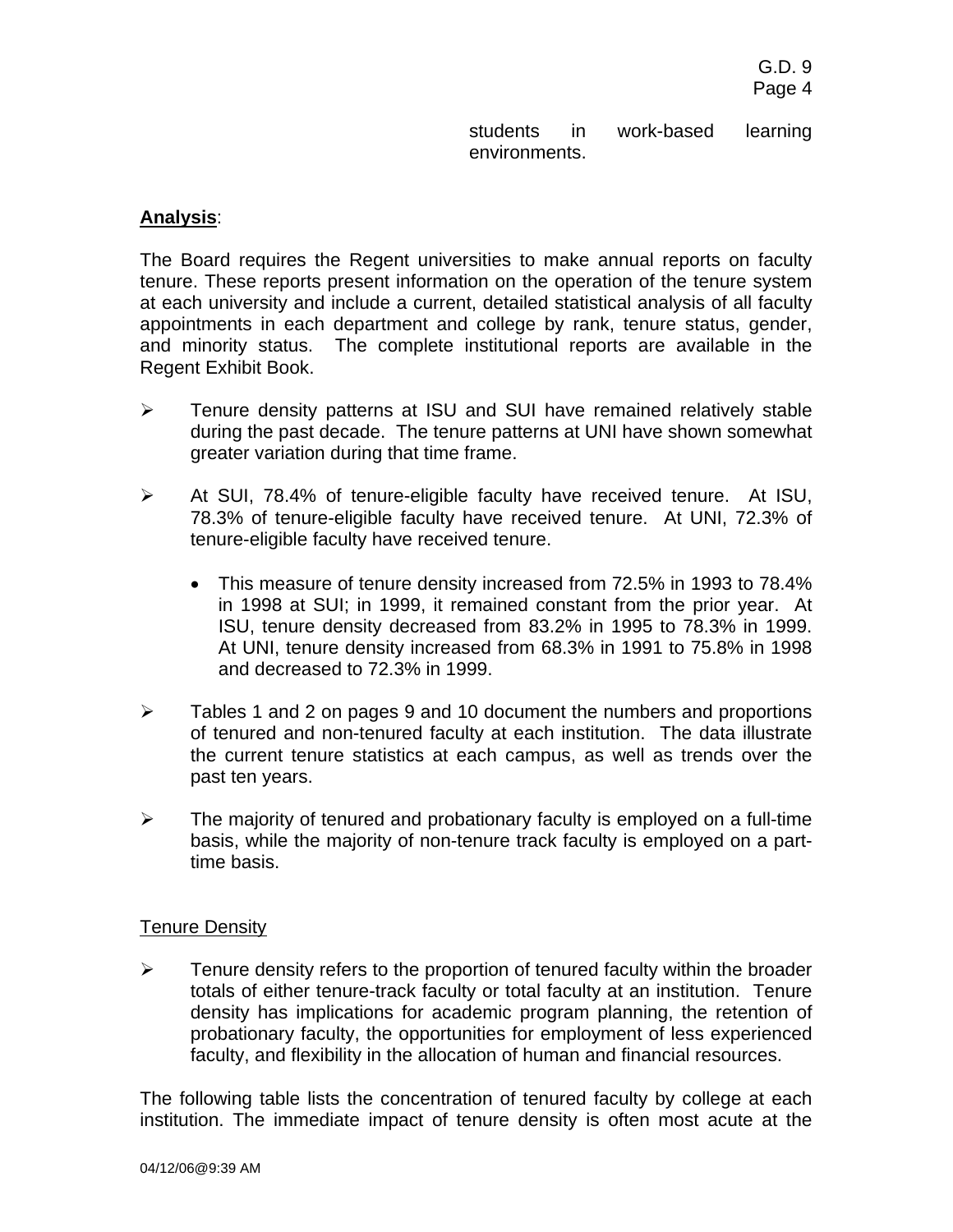department level because tenured appointments are traditionally attached to departments.

¾ At SUI, more than 60% of the faculty in the College of Law are tenured. At ISU, more than 50% of the faculty in the Colleges of Agriculture, Business, Engineering, Family and Consumer Sciences, Liberal Arts and Sciences, and Veterinary Medicine are tenured. In the College of Agriculture, 70% or more of the faculty are tenured. At UNI, more than 50% of the faculty in the Colleges of Business Administration and Humanities and Fine Arts are tenured.

|                                       | # of Depts.     | Total # of Faculty | % Tenured of Tenure-Eligible |  |  |
|---------------------------------------|-----------------|--------------------|------------------------------|--|--|
| University of Iowa                    |                 |                    |                              |  |  |
| <b>Business Administration</b>        | 6               | 168                | 82.8                         |  |  |
| Dentistry                             | $\overline{10}$ | 237                | 76.7                         |  |  |
| Education                             | $\overline{4}$  | 183                | 76.6                         |  |  |
| Engineering                           | $\overline{6}$  | 123                | 71.6                         |  |  |
| Law                                   | 1               | 64                 | 93.2                         |  |  |
| <b>Liberal Arts</b>                   | 43              | 1,164              | 77.3                         |  |  |
| Medicine                              | 22              | 1,208              | 80.1                         |  |  |
| $\overline{\text{N}}$ ursing          | 1               | 193                | 90.0                         |  |  |
| Pharmacy                              | 1               | 282                | 59.5                         |  |  |
| <b>Public Health</b>                  | 1               | 113                | 73.2                         |  |  |
| Graduate                              | 1               | $\overline{15}$    | 100.0                        |  |  |
| <b>University Total</b>               | $\overline{96}$ | 3,750              | 78.4                         |  |  |
|                                       |                 |                    |                              |  |  |
| <b>Iowa State University</b>          |                 |                    |                              |  |  |
| Agriculture                           | 15              | 309                | 84.2                         |  |  |
| <b>Business</b>                       | $\overline{5}$  | $\overline{75}$    | 73.3                         |  |  |
| Design                                | $\overline{4}$  | 126                | 72.5                         |  |  |
| Education                             | $\overline{4}$  | $\overline{121}$   | 68.4                         |  |  |
| Engineering                           | $\overline{9}$  | 243                | 77.7                         |  |  |
| <b>Family &amp; Consumer Sciences</b> | 5               | 93                 | 75.9                         |  |  |
| <b>Liberal Arts &amp; Sciences</b>    | 20              | 654                | 77.5                         |  |  |
| Veterinary Medicine                   | $\overline{5}$  | 118                | 87.1                         |  |  |
| Library                               | $\overline{1}$  | 42                 | 70.3                         |  |  |
| <b>Computation Center</b>             | $\overline{1}$  | $\overline{0}$     | $\overline{0.0}$             |  |  |
| <b>University Total</b>               | 69              | 1,781              | 78.3                         |  |  |
|                                       |                 |                    |                              |  |  |
| <b>University of Northern Iowa</b>    |                 |                    |                              |  |  |
| <b>Business Administration</b>        | $\overline{5}$  | 82                 | 88.7                         |  |  |
| Education                             | $\overline{8}$  | 279                | 72.5                         |  |  |
| Humanities & Fine Arts                | $\overline{9}$  | $\overline{214}$   | 76.0                         |  |  |
| <b>Natural Sciences</b>               | $\overline{8}$  | $\overline{148}$   | 68.3                         |  |  |
| Social & Behavioral Sciences          | 8               | 132                | 64.9                         |  |  |
| Library                               | 1               | 17                 | 46.7                         |  |  |
| <b>IT Services</b>                    | $\overline{0}$  | $\pmb{0}$          | NA                           |  |  |
| Other                                 | 1               | 8                  | 100.0                        |  |  |
| <b>University Total</b>               | $\overline{40}$ | 880                | 72.3                         |  |  |
|                                       |                 |                    |                              |  |  |
| <b>Regents Total</b>                  | 205             | 6,411              | 77.4                         |  |  |

### **DISTRIBUTION OF TENURED FACULTY BY COLLEGE FALL 1999**

04/12/06@9:39 AM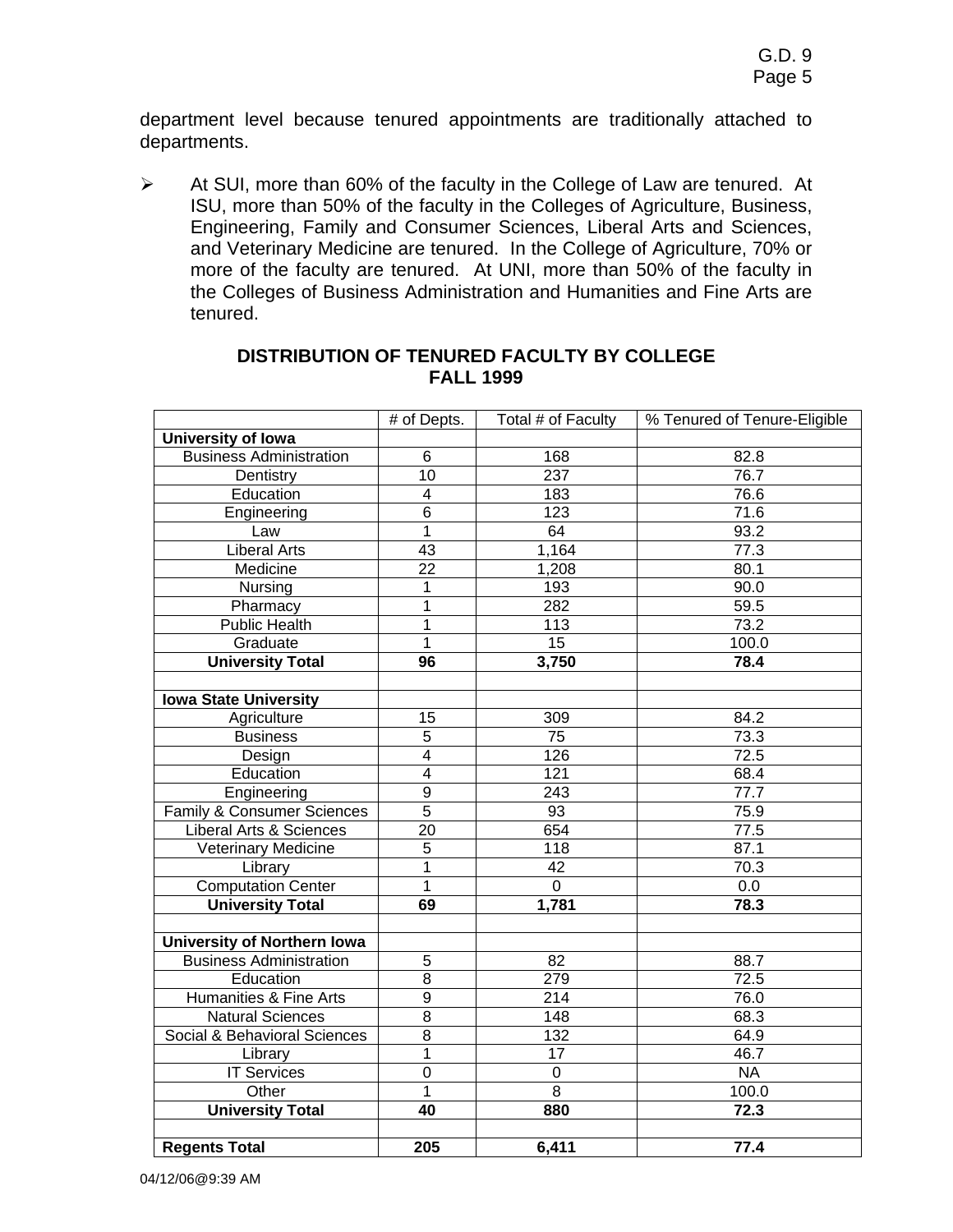$\triangleright$  As a proportion of tenure track appointments, more than 50% of the faculty are tenured in 94.8% of the departments (n=91) at SUI; more than 70% of the faculty are tenured in 73.9% of the departments (n=71). At ISU, more than 50% of the faculty are tenured in 97.1% of the departments (n=67); more than 70% of the faculty are tenured in 75.4% of the departments (n=52). At UNI, more than 50% of the faculty are tenured in 90.0% of the departments (n=36); more than 70% of the faculty are tenured in 62.5% of the departments (n=25).

Table 3 on page 11 provides data on departmental tenure concentrations for the past decade.

#### Distribution of Tenure by Rank

The awarding of tenure generally coincides with promotion to the rank of associate professor. As the tables below confirm, the majority of professors and associate professors at Regent institutions have tenure, while the majority of assistant professors and instructors do not.

|                      | Tenured<br><b>Professor</b> | Tenured<br><b>Associate</b><br><b>Professor</b> | Tenured<br><b>Assistant</b><br><b>Professor</b> | Tenured<br>Instructor or<br><b>Lecturer</b> | Total<br><b>Tenured</b><br><b>Faculty</b> |
|----------------------|-----------------------------|-------------------------------------------------|-------------------------------------------------|---------------------------------------------|-------------------------------------------|
| <b>SUI</b>           | 826                         | 500                                             |                                                 |                                             | 1,335                                     |
| <b>ISU</b>           | 631                         | 454                                             | 28                                              |                                             | 1,114                                     |
| <b>UNI</b>           | 170                         | 195                                             | 35                                              | 29                                          | 429                                       |
| <b>Regents Total</b> | 1,627                       | 1,149                                           | 72                                              | 30                                          | 2,878                                     |

## **Tenured Faculty Distribution by Rank Fall 1999**

# **Probationary (Tenure-Track) Faculty Distribution by Rank Fall 1999**

|                      | Probationary<br><b>Professor</b> | Probationary<br><b>Associate</b><br><b>Professor</b> | Probationary<br><b>Assistant</b><br><b>Professor</b> | Probationary<br>Instructor or<br>Lecturer | Total<br>Probationary<br><b>Faculty</b> |
|----------------------|----------------------------------|------------------------------------------------------|------------------------------------------------------|-------------------------------------------|-----------------------------------------|
| <b>SUI</b>           |                                  | 38                                                   | 322                                                  |                                           | 367                                     |
| <b>ISU</b>           |                                  | 15                                                   | 290                                                  |                                           | 309                                     |
| <b>UNI</b>           |                                  |                                                      | 137                                                  | 24                                        | 164                                     |
| <b>Regents Total</b> |                                  | 56                                                   | 749                                                  | 26                                        | 840                                     |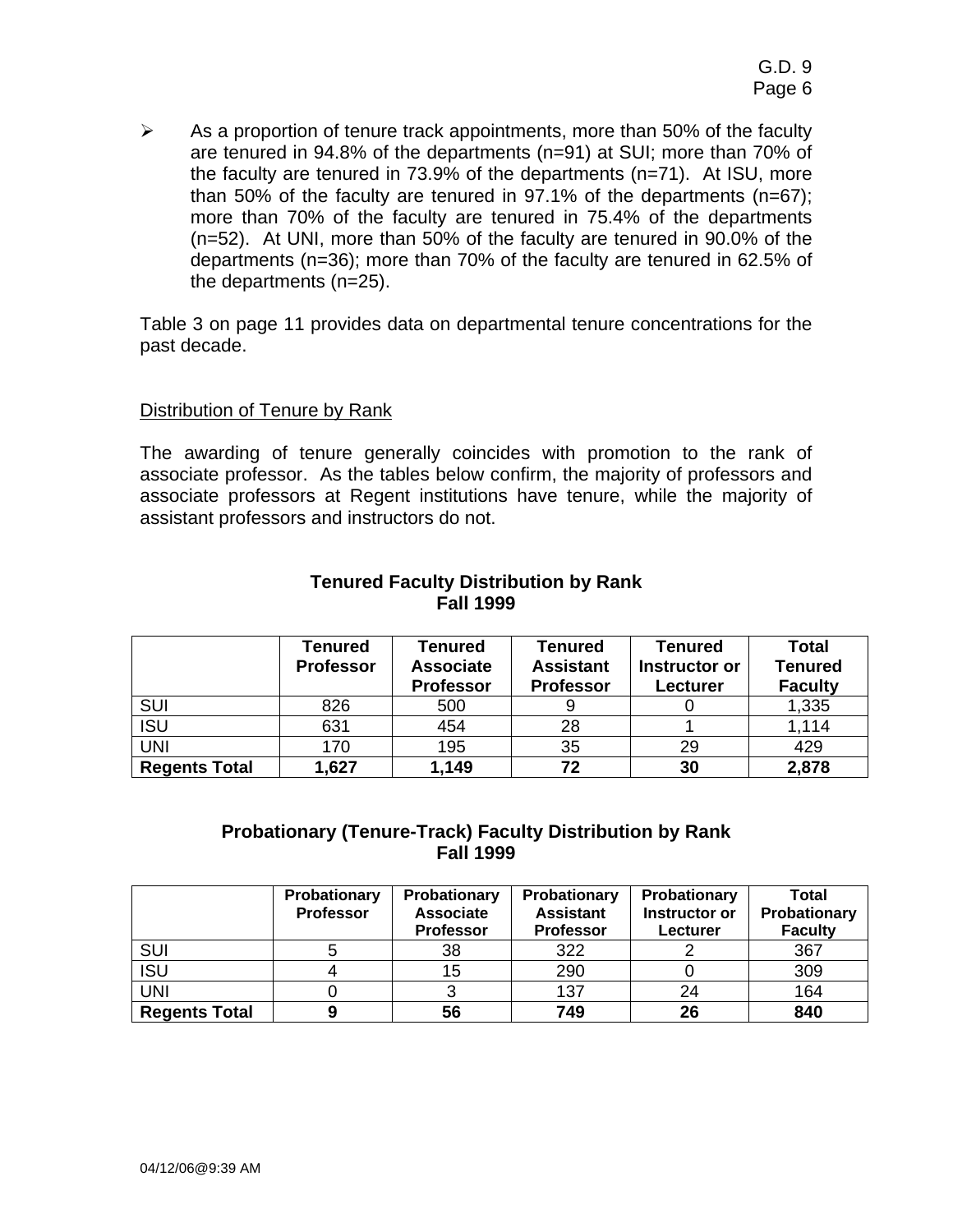The traditional predominance of tenure among senior faculty assumes additional significance in relation to an aging professoriate.

- Although age-rank correlations are not included in the annual tenure reports of the Regent institutions, recent national and Regent data suggest the possibility of significant attrition in the senior tenured ranks in the near future. Available data suggest that the age profiles of faculty at the Regent universities, similar to national data, have become more concentrated in cohorts above ages 40 and 50, while declining in younger age brackets.
- $\triangleright$  The percentages of tenured and tenure-eligible women and minority faculty have shown some improvement in recent years. However, the percentages remain lower than those for the total tenured faculty at all Regent universities, as the data on Table 4 (page 12) indicate.
- $\triangleright$  The annual governance report on diversity (G.D. 11) contains additional information on the number of women and minority faculty at the Regent institutions.
	- The tabulations in the annual governance reports on faculty tenure include academic administrators who hold concurrent faculty appointments. This differs from the methodology used in the annual governance reports on diversity, which group those individuals in a separate category.
	- Among non-tenure track faculty, the report on diversity also excludes appointments that are less than 50% and/or unpaid. All faculty appointments are included in the tenure reports.

## **Policy Implications of Tenure**

The changing structure of and demands on higher education have focused renewed attention on tenure policies and have been subject to regular review.

Tenure is frequently invoked as an essential protection of academic freedom. Academic freedom is a fundamental principle of higher education that is intended to ensure the integrity of research and the curriculum. Faculty must be free to pursue controversial research and teach controversial subjects without fear of political repercussions and non-academic interference.

Regent universities have recently completed comprehensive reviews of the standards, criteria, and procedures which they apply to evaluate and develop their faculty, including aspects of the tenure process and post-tenure review.